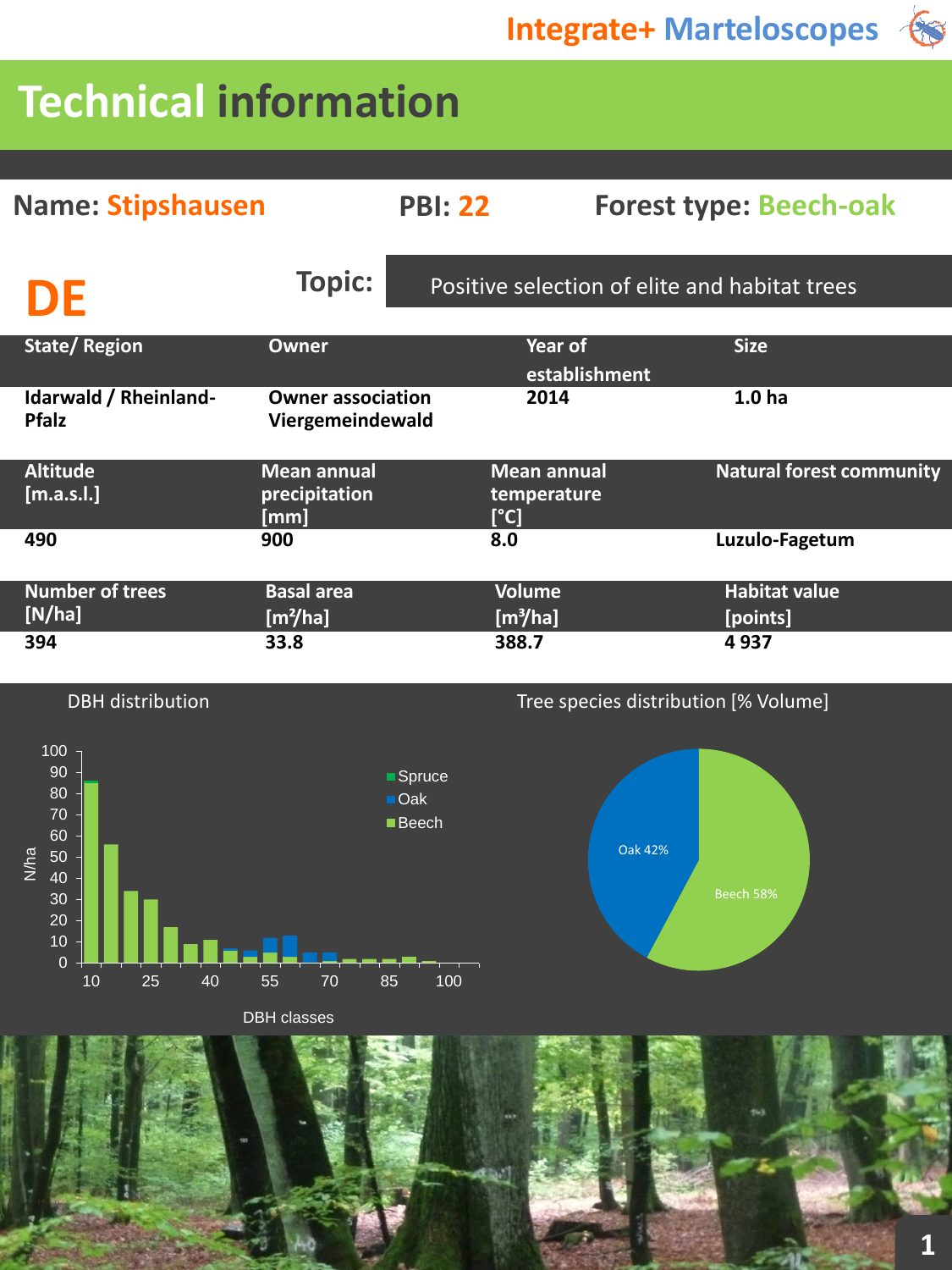# **Marteloscope map:**

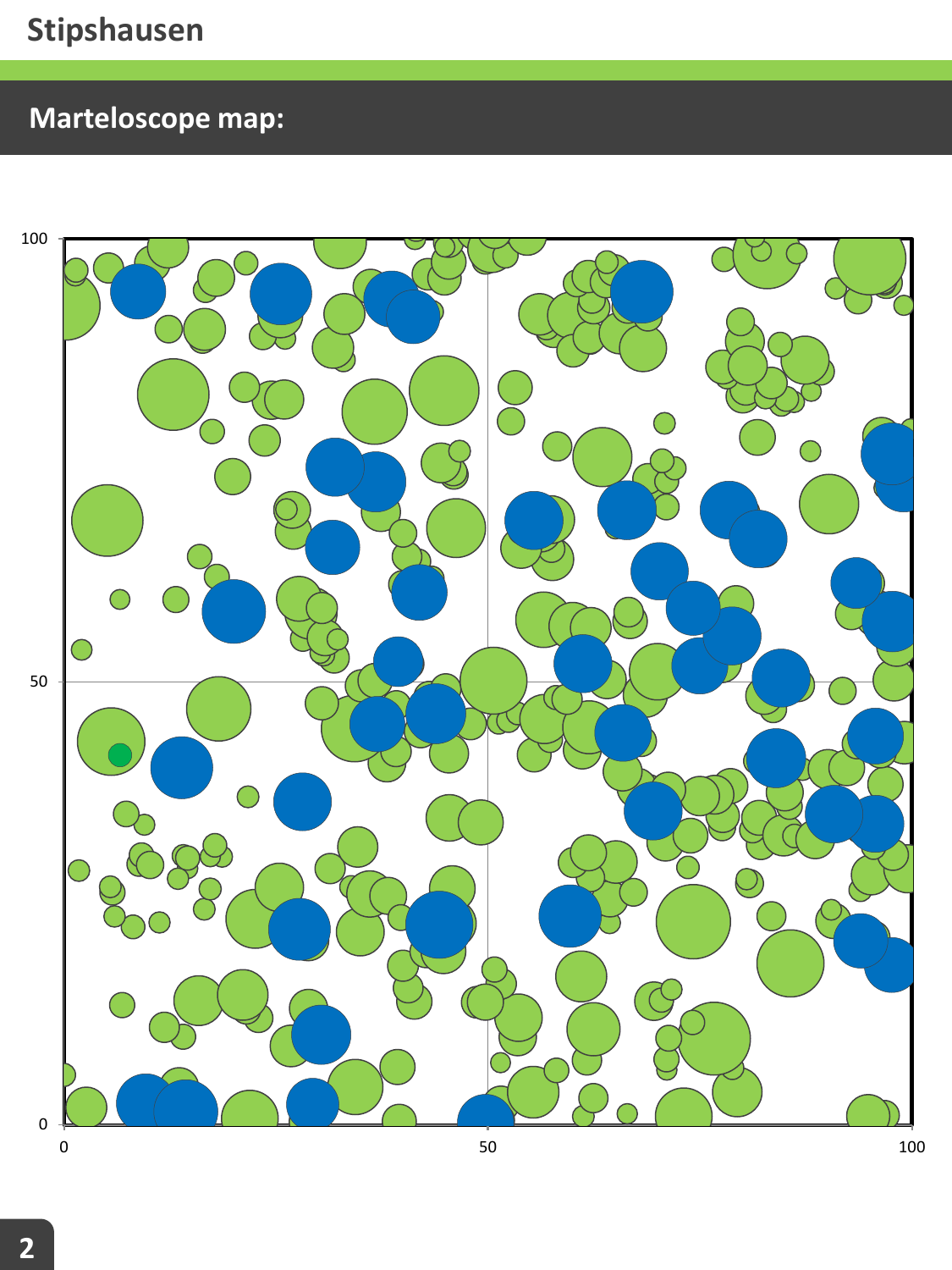## **Integrate+ Marteloscopes**



| Tree species  | N/ha<br>$[!]% \centering \subfloat[\centering]{{\includegraphics[width=0.22\textwidth]{figs-p_1000N100.pdf} }}% \qquad \subfloat[\centering]{{\includegraphics[width=0.22\textwidth]{figs-p_200N1000.pdf} }}% \qquad \subfloat[\centering]{{\includegraphics[width=0.22\textwidth]{figs-p_1000N1000.pdf} }}% \qquad \subfloat[\centering]{{\includegraphics[width=0.22\textwidth]{figs-p_200N1000.pdf} }}% \qquad \subfloat[\centering]{{\includegraphics[width=0.22\textwidth]{figs-p_200N1000.pdf} }}% \qquad \subfloat[\centering]{{$ | BA/ha<br>$\mathsf{[m^2]}$ | V/ha<br>$\text{[m}^3\text{]}$ |  |
|---------------|------------------------------------------------------------------------------------------------------------------------------------------------------------------------------------------------------------------------------------------------------------------------------------------------------------------------------------------------------------------------------------------------------------------------------------------------------------------------------------------------------------------------------------------|---------------------------|-------------------------------|--|
| <b>Beech</b>  | 348                                                                                                                                                                                                                                                                                                                                                                                                                                                                                                                                      | 21.2                      | 226.7                         |  |
| Oak           | 45                                                                                                                                                                                                                                                                                                                                                                                                                                                                                                                                       | 12.6                      | 161.8                         |  |
| <b>Spruce</b> | 1                                                                                                                                                                                                                                                                                                                                                                                                                                                                                                                                        | 0.01                      | 0.01                          |  |
| <b>Total</b>  | 394                                                                                                                                                                                                                                                                                                                                                                                                                                                                                                                                      | 33.8                      | 388.5                         |  |

#### Timber quality



100

**N/ha**

Microhabitats